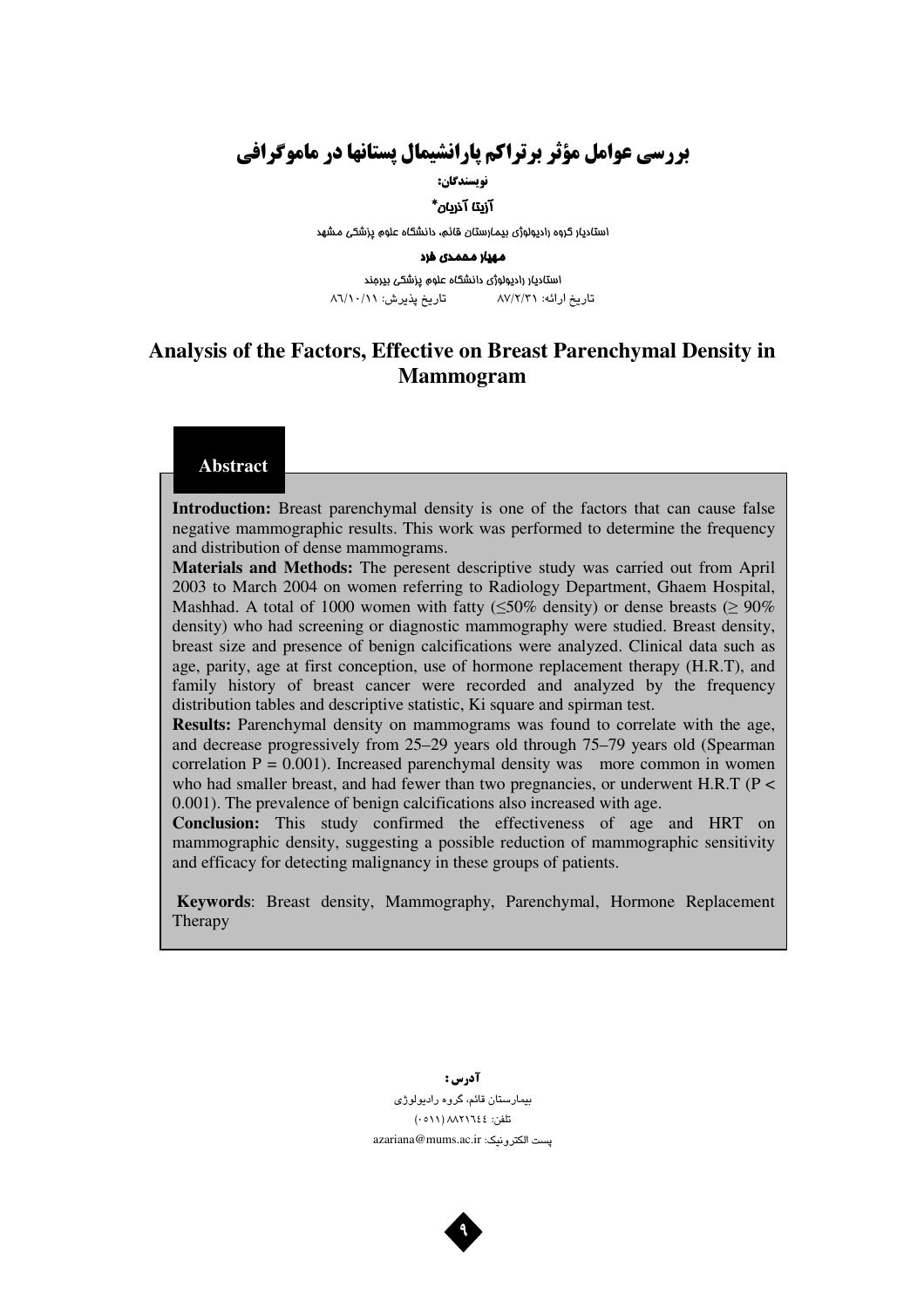آزینا آذریان و همکاران

مقدمه

افزایش تراکم پارانشیمال پستانها امروزه به عنوان عاملی برای ماموگرافی های منفی کاذب شناخته شده است (۱–٦). با توجه به افزایش روز افزون استفاده از ماموگرافی و نیز انجام ماموگرافی غربالگری به وسیله زنان جوان که در معرض خطر سرطان پستان هستند، توجه به تراکم پارانشیمال پستانها و اثر آن بر حساسیت ماموگرافی در تشخیص زودرس سرطان يستان مورد توجه قرار گرفته است. اگر چه MRI پستان از روشهای جدیدی است که در این موارد می تواند مکمل خوبی برای ماموگرافی باشد. (۸، ۸)

شیوع و توزیع سنی نسوج متراکم در ماموگرافی و نیز عوامل مؤثر بر تراکم پارانشیمال به خوبی شناخته شده نيستند (۹، ۱۰). هدف اين مطالعه تعيين ميزان شیوع و توزیع سنی و عوامل مؤثر بر پستانهای متراکم در ماموگرافی بوده است.

# روش کار

این مطالعه توصیفی از اول فروردین ۱۳۸۲– اسفند ١٣٨٢ در زنان مراجعه كننده به بخش راديولوژى بیمارستان قائم مشهد انجام شده است.۱۰۰۰ زن که دارای پستانهای محتوی عمدتا بافت چربی` (مساوی یا کمتر از ٥٠٪ بافت متراکم) و یا پستانهای خیلی متراکم (مساوی یا بیشتر از ۹۰٪ بافت متراکم) داشتند و به منظور تشخیص و یا غربالگری ماموگرفی شده بودند، مورد مطالعه قرار گرفتند. زنانی که تحت عمل جراحی یا رادیوتراپی قرارگرفته بودند از مطالعه حذف شدند.

۷۵–۹۵ ماموگرام پشت سر هم در هر گروه سنی به وسیله یک رادیولوژیست که از سن بیمار آگاهی نداشت مورد بررسی قرار گرفت. تراکم پستانها، اندازه پستانها و وجود کلسیفیکاسیونهای پستانی با نمای خوش خیم ارزیابی گردید.

تمام ماموگرافی ها توسط دستگاه ماموگرافی (سنوگراف ٦٠٠) (شركت GE) و با استفاده از فيلم

آگفا و كاست هاى ماموگرافى آگفا (شركت آگفا) انجام شد.

تراكم يارانشيمال يستانها يعنى نسبت نواحى متراكم به کل سطح پستانها در ماموگرافی ها به صورت چشمی در هر دو نمای مدیولاترال اوبلیک و کرانیوکودال ارزیابی شد و به صورت زیر دسته بندی گردید.

> - كمتر از ١٠٪ بافت متراكم، ٤٩٪ – "۰-۰۱٪ بافت متراكم۸۹٪ – بیشتر از ۹۰٪ بافت متراکم

در موارد عدم تقارن دو پستان، پستان با تراکم بالاتر در نظر گرفته شد، اندازه پستان با استفاده از نمای مدیولاترال اوبلیک در پستان بزرگ تر تعیین گردید.

جهت تعیین اندازه پستان، در هر بیمار حداکثر یهنای افقی پستان بزرگتردر نمای مدیولاترال اوبلیک و بعد عمود منصف خط فوق اندازه گیری و حاصل ضرب این دو عدد به عنوان اندازه پستان ثبت گردید. در هر گروه سنی اندازه های قرار گرفته در یک سوم یا ثلث اول به عنوان کوچک، اندازه های قرار گرفته در یک سوم یا ثلث دوم به عنوان متوسط و اندازه های قرار گرفته در یک سوم یا ثلث سوم به عنوان بزرگ تقسیم بندی گردید.

مشخصات فردی شامل سن، سن در زمان اولین حاملگی ترم، تعداد زایمان، استفاده از درمان هورمونی جایگزینی (H.R.T) و سابقه فامیلی سرطان پستان در پرسشنامه به صورت، ۱) بدون سابقه فاميلي سرطان پستان، ٢) عامل خطر ساز جزئي (ابتلاء هر خويشاوند به غير از مادر، خواهر يا دختر)، ٣) عامل خطر ساز قوى (ابتلاء مادر، خواهر یا دختر به سرطان پستان یکطرفه پس از یائسگی)، ٤) عامل خطر ساز بسيار قوى (ابتلاء مادر، خواهر يا دختر به سرطان پستان دو طرفه یا قبل از پائسگی) ثبت گردید. البته این اطلاعات در تمامی بیماران در دسترس نبود. اطلاعات جمع آوری شده با استفاده از آمار توصیفی و جداول توزیع فراوانی وآزمونهای



۱ – منظور پستانی است که عمدتا از بافت چربی تشکیل شده و مساوی یا کمتر از ٥٠ ٪ بافت دانس دارد.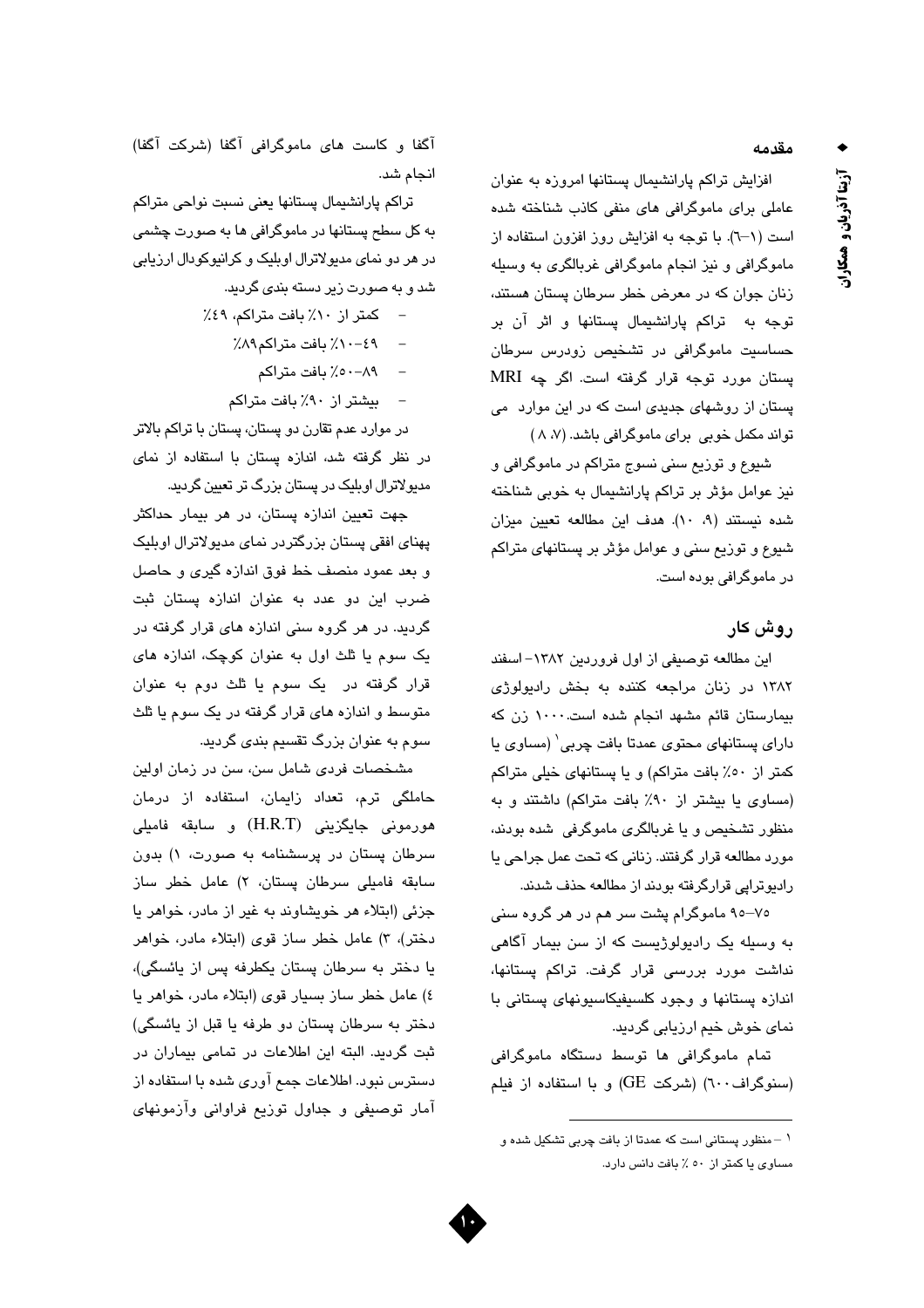♦سي تراكم يارانشيمال پستانها ৸ وگرافی ور<br>ول

شدند. تراکم پارانشیمال پستانها در ماموگرافی در خانمهای ۲۵-۷۹ ساله به تفکیک گروههای سنی در جدول ۱ منعکس شده است.

آماری کای اسکوئر و اسپیرمن پردازش شد و  $P$ ارزش $P$  کمتر از ۰/۰۰ معنی دار تلقی گردید.

نتايج

۱۰۰۰ زن مورد مطالعه به گروه های سنی ه ساله همگن از ٢٥–٢٩ سال تا ٧٥–٧٩ سال تقسيم

جدول ۱ – فراوانی بیماران بر حسب میزان دانسیته پارانشیمال به تفکیک گروه های سنی در مطالعه بررسی عوامل مؤثر برتراکم پارانشیمال پستانها در ماموگرافی

| مجموع    |          | بیشتر یا مساوی ۹۰<br>درصد بافت متراكم |           | ۵۰–۸۹ درصد<br>بافت متراكم |                        | ۱۹-۱۱ درصد<br>بافت متراكم  |                          | کمتر یا مساوی ۱۰<br>درصد بافت متراكم |                | دانسيته               |  |
|----------|----------|---------------------------------------|-----------|---------------------------|------------------------|----------------------------|--------------------------|--------------------------------------|----------------|-----------------------|--|
|          |          |                                       |           |                           |                        |                            |                          |                                      |                |                       |  |
| درصد     | فراوانى  | درصد                                  | فراواني   | درصد                      | فراواني                | درصد                       | فراواني                  | درصد                                 | فراوانى        | گروہ ها <i>ی</i> سنی  |  |
| $V/\xi$  | ٧٤       | $Y$ <sup><math>\gamma</math></sup>    | ۲۹        | $\sqrt{\Lambda}$          | ١٨                     | ۲                          | $\mathsf{r}\cdot$        | $\gamma$                             | $\vee$         | $Y_0-Y_1$             |  |
| $9/\tau$ | ۹۳       | $\mathbf{r}/\mathbf{r}$               | ٣٨        | $\mathbf{Y}/\mathbf{0}$   | ۲٥                     | $\mathbf{Y}/\mathbf{Y}$    | ۲۳                       | $\gamma_{\rm v}$                     | $\vee$         | $r - r \epsilon$      |  |
| 9/7      | ۹۲       | $\mathbf{r}/\mathbf{v}$               | ٣١        | ۲                         | $\mathsf{r}\cdot$      | $\mathsf{Y}/\mathsf{A}$    | ٢٨                       | $\frac{1}{\tau}$                     | $\lambda \tau$ | $r$ - $r_0$           |  |
| 9/7      | ۹۲       | $\mathcal{N}$                         | ۱٦        | Y/Y                       | $\mathsf{Y}\mathsf{V}$ | $\frac{1}{2}$              | ٣٤                       | $\sqrt{\circ}$                       | ۱٥             | $\xi \cdot - \xi \xi$ |  |
| 9/7      | ۹۲       | $\frac{1}{\sqrt{2}}$                  | ١٧        | $\frac{1}{2}$             | ٢٤                     | $\mathbf{r}/\mathbf{0}$    | ۳٥                       | $\frac{1}{\sqrt{2}}$                 | ۱٦             | $20 - 29$             |  |
| ۹/٥      | ٩٥       | $\sqrt{V}$                            | ١٧        | $\frac{1}{2}$             | ٢٤                     | $\mathbf{r}/\mathbf{r}$    | ٣٢                       | $\mathbf{Y}/\mathbf{Y}$              | ۲۲             | $0 - 0\xi$            |  |
| 9/0      | ۹۳       | $\cdot/9$                             | ٩         | 1/9                       | ۱۹                     | $\circ/7$                  | ٥٢                       | $\frac{1}{\tau}$                     | $\mathcal{N}$  | $00 - 09$             |  |
| $9/\tau$ | ۹۳       | $\cdot / V$                           | ٧         | $\sqrt{V}$                | ١٧                     | $2/\tau$                   | ٤٣                       | $\mathsf{Y}/\mathsf{I}$              | ٢٦             | $31 - 72$             |  |
| 9/7      | ۹۲       | $\cdot/$ 0                            | $\bullet$ | $\mathsf{Y}/\mathsf{Y}$   | ۲۱                     | $\bullet$                  | $\circ$ .                | $\frac{1}{\sqrt{2}}$                 | ۱٦             | $PI-0I$               |  |
| 9/7      | ۹۲       | $\cdot/\Lambda$                       | ٨         | $\frac{1}{\tau}$          | $\mathcal{N}$          | 2/7                        | ٤٦                       | $\mathsf{Y}/\mathsf{o}$              | ۲٥             | $V - V\xi$            |  |
| 9/7      | ۹۲       | $\cdot/$ 0                            | $\bullet$ | $\sqrt{V}$                | ١٧                     | 2/0                        | ه ع                      | $\frac{1}{\sqrt{2}}$                 | ٢٥             | $V$ 0 $-V$ ۹          |  |
| $\cdots$ | $\cdots$ | $1/\sqrt{7}$                          | ١٨٢       | $\frac{1}{2}$             | $\tau\tau$             | $\epsilon \cdot / \Lambda$ | $\epsilon \cdot \lambda$ | ۱۸/۰                                 | ١٨٥            | مجموع بيماران         |  |
|          |          |                                       |           |                           |                        | $P^0$ $0.001$              |                          |                                      |                |                       |  |

P=0.001

- $\sqrt{ }$  همانطور که در جدول مشخص است. تراکم ١٠-٤٩٪ بيشترين درصد شيوع را دارد (٤٠/٨٪) و با افزایش سن تراکم پستانها در ماموگرافی تدریجا كاهش مى يابد. به طورى كه در گروه سنى ٢٥-٢٩ سال تنها ٢/٧٪ خانمها دارای پستان با بافت چربی (مساوى يا كمتر از ٥٠٪ بافت متراكم) بودند، در حالی که در گروه سنی ۷۵–۷۹ ساله ۷٪ از خانمهای  $(P = \cdot / \cdot \cdot)$  دارای پستانهای با بافت چربی بودند. (۲۰۰۱).

۲/۹٪ از خانمهای ۲۵–۲۹ ساله پستانهای خیلی متراكم (٩٠٪ يا بيشتر بافت متراكم) داشتند، در حالي که این میزان در خانمهای ۷۵–۷۹ ساله ۰/۰٪ بوده است.

ارتباط بین تراکم پستانها در ماموگرافی با اندازه پستانها در جدول ۲ منعکس شده است. در همه گروههای سنی با افزایش اندازه پستان از تراکم آن کاسته شده بود.  $(P = \cdot / \cdot \cdot \vee)$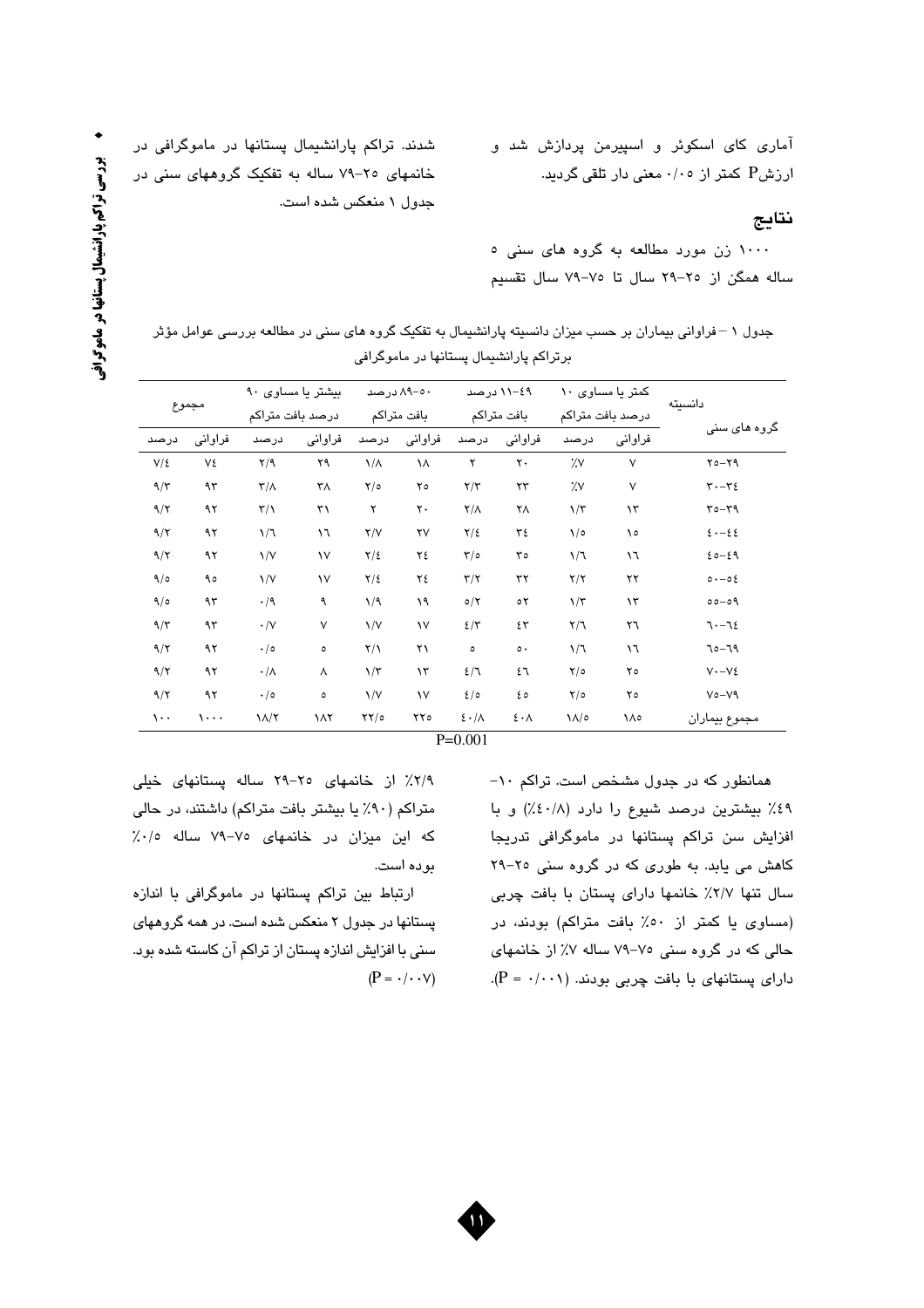♦آزيقا آذريان ' مىكا<sub>د</sub>ان<br>م

| دانسيته<br>گروه های سنی |       | $\lambda \rightarrow \lambda$ |                                 | $7.1 - 29$    |                                      | $7.0 - A9$            |                              | $\lambda$      |                                 | مجموع                |                                 |
|-------------------------|-------|-------------------------------|---------------------------------|---------------|--------------------------------------|-----------------------|------------------------------|----------------|---------------------------------|----------------------|---------------------------------|
|                         |       | فراواني                       | درصد                            | فراواني       | درصد                                 | فراواني               | درصد                         | فراواني        | درصد                            | فراواني              | درصد                            |
|                         | کوچک  |                               | $\ddot{\phantom{a}}$            | $\lambda$     | 2/1                                  | ٨                     | $\lambda \cdot / \lambda$    | $\lambda$      | $\mathbf{Y} \cdot / \mathbf{Y}$ | ۲٤                   | $\Gamma \circ / \Lambda$        |
| $Y_0 - Y_1$             | متوسط | ٢                             | Y/Y                             | $\mathcal{N}$ | $\frac{1}{\sqrt{2}}$                 | $\sf V$               | 9/0                          | $\backslash$ . | $\frac{1}{\pi}$                 | ۲۹                   | $\Upsilon \Upsilon / \Upsilon$  |
|                         | بزرگ  | ٥                             | $\lambda/\lambda$               | ٧             | 9/0                                  | ٣                     | 2/1                          | ٤              | $\circ / \xi$                   | ۱۹                   | $Y \circ /V$                    |
|                         | کوچک  | $\bullet$                     | $\bullet$                       | ٦             | 0/٦                                  | $\boldsymbol{\wedge}$ | $\Lambda/V$                  | ۱٦             | $1V/\xi$                        | $\mathbf{r}$ .       | $\Upsilon \Upsilon / \Upsilon$  |
| $20 - 79$               | متوسط | ٣                             | $\mathbf{r}/\mathbf{r}$         | ۱۳            | $\frac{2}{3}$                        | ٧                     | $V/\Upsilon$                 | ٩              | $9/\lambda$                     | ٣٢                   | $\Upsilon$ { / $\wedge$         |
|                         | بزرگ  | $\mathcal{N}$                 | $\mathcal{N} \cdot \mathcal{N}$ | ٩             | $\gamma/\gamma$                      | $\bullet$             | $\circ/\xi$                  | ٦              | 7/0                             | $\mathbf{r}$ .       | $\Upsilon \Upsilon / \Upsilon$  |
|                         | کرچک  | ۲                             | $\mathbf{Y}/\mathbf{Y}$         | $\lambda$     | $\gamma \tau$                        | ٨                     | $\Lambda/\mathrm{V}$         | ٩              | $\gamma/\gamma$                 | ٣١                   | $\tau\tau/\mathrm{V}$           |
| $20 - 29$               | متوسط | ٤                             | $\mathcal{E}/\Upsilon$          | $\mathcal{N}$ | $\mathcal{N} \cdot \mathcal{N}$      | ٩                     | $\gamma/\gamma$              | ٥              | $\circ / \epsilon$              | ٢٨                   | $\mathbf{r} \cdot / \mathbf{r}$ |
|                         | بزرگ  | $\mathcal{N}$                 | $\mathcal{N} \cdot \mathcal{N}$ | $\lambda$     | $\frac{1}{2}$                        | ٧                     | $V/\Upsilon$                 | ٣              | $\tau/\tau$                     | $\tau\tau$           | 40/9                            |
|                         | کرچک  | ۲                             | $\mathbf{Y}/\mathbf{Y}$         | ۱۹            | $\mathbf{Y} \cdot \mathbf{Z}$        | ٦                     | 7/0                          | $\bullet$      | 0/2                             | ٣٢                   | $\Upsilon$                      |
| $00 - 09$               | متوسط | ٤                             | $\mathcal{E}/\Upsilon$          | ۱۸            | 19/2                                 | $\cdot$ 1             | 7/0                          | ٣              | $\tau/\tau$                     | ٣١                   | $\tau\tau/\tau$                 |
|                         | بزرگ  | ٧                             | $V/\circ$                       | ١٥            | $\binom{1}{\ell}$                    | $\sf V$               | $V/\circ$                    | ١              | $\frac{1}{2}$                   | $\mathbf{\tau}\cdot$ | $\tau\tau/\tau$                 |
|                         | کوچک  | ٢                             | $\mathbf{Y}/\mathbf{Y}$         | ١٨            | 19/7                                 | ٩                     | $9/\lambda$                  | ٢              | $\mathbf{Y}/\mathbf{Y}$         | ٣١                   | $\tau\tau/\nu$                  |
| $70 - 79$               | متوسط | ٣                             | $\mathbf{r}/\mathbf{r}$         | $\mathcal{N}$ | $\Lambda/\circ$                      | ٧                     | $V/\Upsilon$                 | ۲              | $\mathsf{Y}/\mathsf{Y}$         | ۲۹                   | $\mathsf{r}_1/\circ$            |
|                         | بزرگ  | $\backslash$ $\backslash$     | $\lambda$                       | ۱٥            | $17/\tau$                            | $\bullet$             | $\circ/\xi$                  | $\lambda$      | $\frac{1}{2}$                   | ٣٢                   | $\Upsilon$ {/\                  |
|                         | کوچک  | ٣                             | $\mathbf{r}/\mathbf{r}$         | ۱۸            | 19/7                                 | ٧                     | $\mathsf{V}/\mathsf{V}$      | ۲              | $\mathbf{Y}/\mathbf{Y}$         | $\mathbf{\tau}\cdot$ | $\Gamma \backslash 7$           |
| $V$ 0– $V$ ۹            | متوسط | ٦                             | 7/0                             | ١٨            | 19/7                                 | ٦                     | 7/0                          | ١              | $\frac{1}{2}$                   | ٣١                   | $\tau\tau/\mathrm{V}$           |
|                         | بزرگ  | ۱٦                            | $V/\xi$                         | ٩             | $\gamma/\gamma$                      | ٤                     | $\tau/\epsilon$              | ۲              | $\mathbf{Y}/\mathbf{Y}$         | ٣١                   | $\tau\tau/\nu$                  |
|                         | کوچک  | ١٧                            | $\circ/\wedge$                  | 152           | $\epsilon \cdot \rho$                | $\wedge \vee$         | $\Upsilon \Upsilon/\Upsilon$ | ۹۳             | $Y/\lambda$                     | ۳۳۱                  | $\mathcal{N}$ .                 |
| $Y_0 - V_1$             | متوسط | ٤٧                            | 17/9                            | 7٥۱           | $\mathcal{E}\,\mathsf{Y}/\mathsf{Y}$ | ۸١                    | $\tau$ ٤/.                   | $\circ \tau$   | $\lambda \circ /V$              | $\tau\tau\gamma$     | $\cdots$                        |
|                         | بزرگ  | ۱۱۹                           | ۳٥/٨                            | ۱۱٦           | $\tau$ ٤/٩                           | ٦١                    | $1/\sqrt{2}$                 | ٣٦             | $\lambda \cdot / \lambda$       | ٣٣٢                  | $\cdots$                        |

جدول ۲– فراوانی بیماران بر حسب میزان دانسیته نسجی به تفکیک گروههای سنی و اندازه پستان در مطالعه بررسی عوامل

 $P=0.07$ 

در گروه سنی ۲۵-۲۹ ساله ۱۳/۳٪ از خانمهای با پستان بزرگ پارانشیم پستانی عمدتا بافت چربی داشتند. ولی فقط ٤/١٪ از خانمهای با پستان کوچک متراکم، بافت چربی در ماموگرافی داشتند. در این مطالعه اندازه پستانها ارتباطی با سن، تعداد زایمان،

سن در زمان اولین حاملگی ترم و یا درمان هورمونی جایگزین (H.R.T) نداشت. ارتباط بین درمان هورمونی جایگزین (H.R.T) با تراكم پارانشيمال پستانها در ماموگرافى در جدول ٣ مشخص شده است.

جدول ۳- فراوانی بیماران بر حسب دانسیته پستانها به تفکیک دریافت یا عدم دریافت HRT در مطالعه بررسی عوامل مؤثر برتراکم پارانشیمال پستانها در ماموگرافی

| دانسيته پارانشيمال<br><b>HRT</b> | $\lambda - \epsilon$ ۹ |  | ۸۹−۰۰٪(                                                                          |  | >٨٩٪                                                |     | مجموع                     |   |
|----------------------------------|------------------------|--|----------------------------------------------------------------------------------|--|-----------------------------------------------------|-----|---------------------------|---|
|                                  |                        |  |                                                                                  |  | فراوانی درصد فراوانی درصد فراوانی درصد فراوانی درصد |     |                           |   |
| HRT L                            |                        |  |                                                                                  |  | 7E 71/9 EO 01/1 VY                                  |     |                           |   |
| بدون HRT                         | YYY                    |  | $\mathsf{V} \mathsf{V} \mathsf{V} \mathsf{A}$ $\mathsf{V} \mathsf{V} \mathsf{A}$ |  | YV                                                  | 7/7 | $\epsilon \setminus \tau$ | 1 |

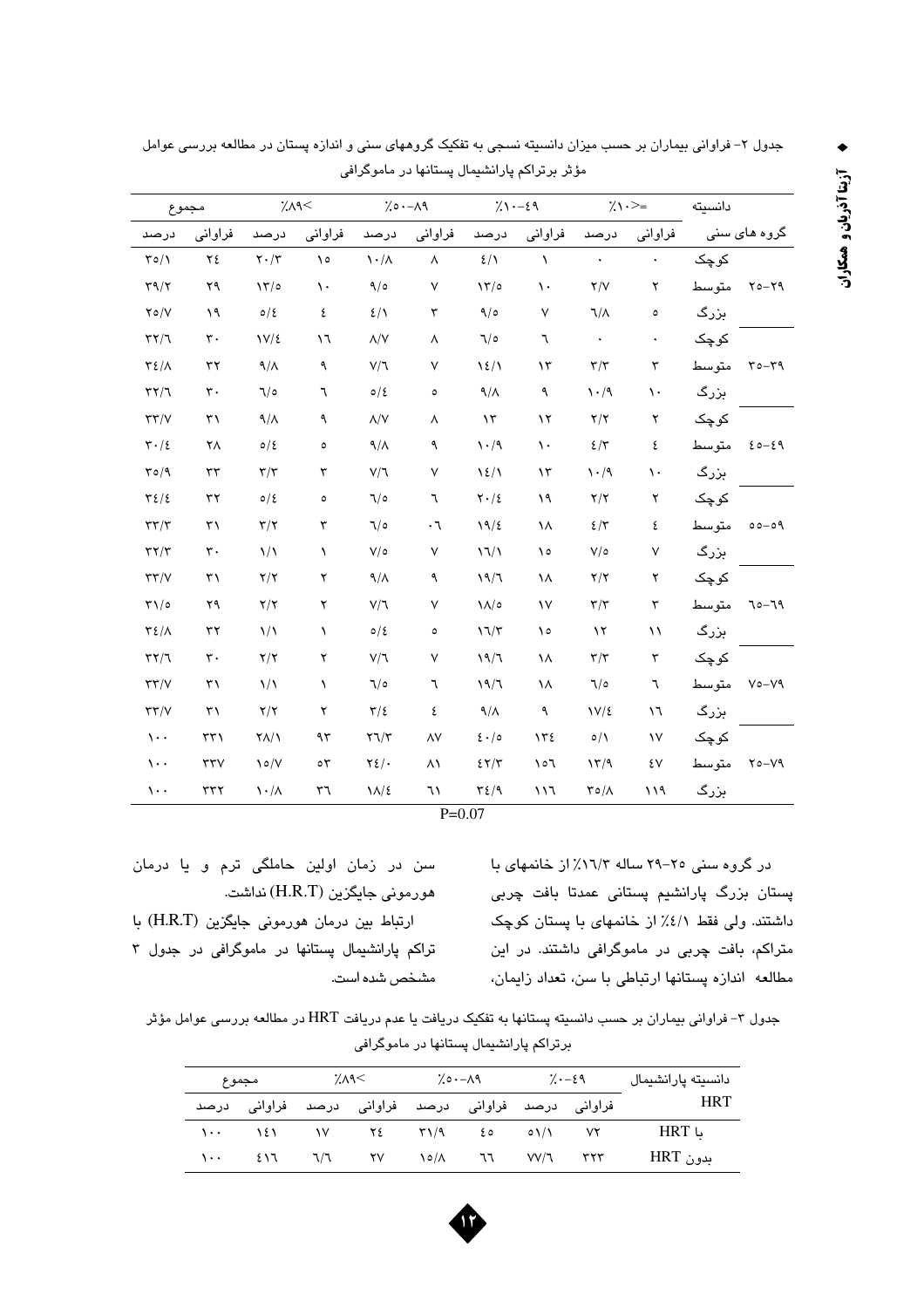در خانمهایی که تحت درمان هورمونی جایگزین (H.R.T) به مدت حداقل ٤ ماه بودند، شيوع پستانها با تراکم سنجی بالا بیشتر بوده است (۰۰۰۱ = P) از ٥٥٧ خانم ٥٠-٧٩ ساله ١٤١ نفر (٢/٢٥/٢) تحت H.R.T قرار داشتند.

١٧٪ از خانمهایی که درمان هورمونی جایگزین شدند پستان خیلی متراکم داشتند. در حالی که فقط ٦/٦٪ از خانمهایی که درمان هورمونی جایگزین نمی گرفتند و در همان گروه سنی قرار داشتند، پستان خیلی متراکم داشتند.

٥١/١ ٪ از تمام خانمهایی که HRT (درمان هورمونی جايگزين) مي شدند داراي پستان با بافت چربي بودند.

در حالی که خانمهایی که HRT نمی شدند و در همان گروه سنی قرار داشتند ۷۷/۱٪ پستان بافت چربی داشتند و در مورد سایر عوامل احتمالی تاثیر گذار نشان داده شد که افزایش تعداد زایمان با پستانهای عمدتا دارای بافت چربی همراه است.  $(P = \cdot / \cdot \cdot \setminus)$ 

٥٣/٤٪ ازچند زاها پستانهای عمدتا دارای بافت چربی داشتند. زنان بدون سابقه حاملگی فقط ۲/۹٪ و در نخست زا ۳٪ پستان دارای بافت چربی داشتند. و در مورد عامل سن در زمان اولین حاملگی به موقع، سن کمتر از ۲۲ سال در زمان اولین حاملگی به موقع با پستانهای عمدتا دارای بافت چربی همراه بوده است (٢١/٤٪) در حالي كه در زناني كه در زمان اولين حاملگي به موقع بیشتر از ۲۲ سال سن داشتند ۱۹/٤٪ دارای  $(P = \cdot / \cdot \cdot \tau)$  پستان عمدتا چربی بودند.

به علاوه شیوع کلسیفیکاسیون های با نمای خوش خيم تدريجا با افزايش سن بيشتر مي شود. در گروه سنی۷۵–۷۹ سال در ۸۵/۷٪ این نوع کلسیفیکاسیونها دیده شد. در حالی که در گروه سنی ٢٥-٢٩ سال كلسيفيكاسيون هاى خوش خيم فقط در ٩/٤٪ خانمها ديده شد. (P <٠/٠٠١)

اختلاف معنی داری بین تراکم پستانها در ماموگرافی در زنانی که سابقه خانوادگی سرطان پستان داشتند دیده نشد.

### ىحث

در این بررسی همانند بسیاری از بررسی های مشابه نشان داده شد که سن جوان تر عاملی برای بالا بودن تراکم پارانشیمال پستانها در ماموگرافی است (١١–١٤).

ولی این نکته را باید در نظر داشت که درصد قابل توجهی از زنان ۳۹ – ۲۰ ساله (۳۸٪–۱۰٪) دارای پستانهای محتوی بافت چربی هستند که به طور معمول مشکلی در تفسیر ماموگرافی و کشف ضایعات احتمالی نخواهند داشت. (١٤)

اندازه کوچک پستان و نیز سابقه کمتر از ۲ حاملگی نیز عوامل قابل توجه و تاثیر گذاری هستند که با افزایش تراکم بافت پستان در تمام گروههای سنی همراهند (۱۱).

در جوان ترين گروه سني (٢٥–٢٩ سال) در بين زنان دارای پستانهای کوچک ٤٪، پستانهای عمدتا دارای بافت چربی و ۲۰٪ پستانهای بسیار متراکم داشتند. در حالی که در همین گروه سنی زنان دارای پستانهای بزرگ ١٦٪ پستانهای عمدتا دارای بافت چربی و فقط ه٪ پستانهای بسیار متراکم داشتند، با این همه هیچ کدام از این عوامل پیشگوئی کننده قابل اعتمادی در تخمین تراکم بافت پستان در ماموگرافی نبودند.

این یافته ها می توانند در مورد استفاده از ماموگرافی یا سایر روشهای جدید تصویر برداری برای تشخیص سرطان پستان در زنان جوان کمک کننده باشند. تقریبا ۰۵٪ از سرطانهایی که در ماموگرافی تشخیص داده می شوند ضایعاتی غیرکلسیفیه و با دانسیته نرم هستند (١٥). این گونه سرطانها در صورتی که در پستانی با تراکم سنجی بالا قرار گیرند، به وسیله بافت متراکم پستان پوشیده می شوند و ممکن است در ماموگرافی واضح و مشخص نباشد.

نسوج متراکم پستان از بافت غددی و فیبروز تشکیل شده است (١٦). نشان داده شده است که شپوع آتی پی یا هیپرپلازی و پرولیفراسیون سلولی که به وسیله تعیین

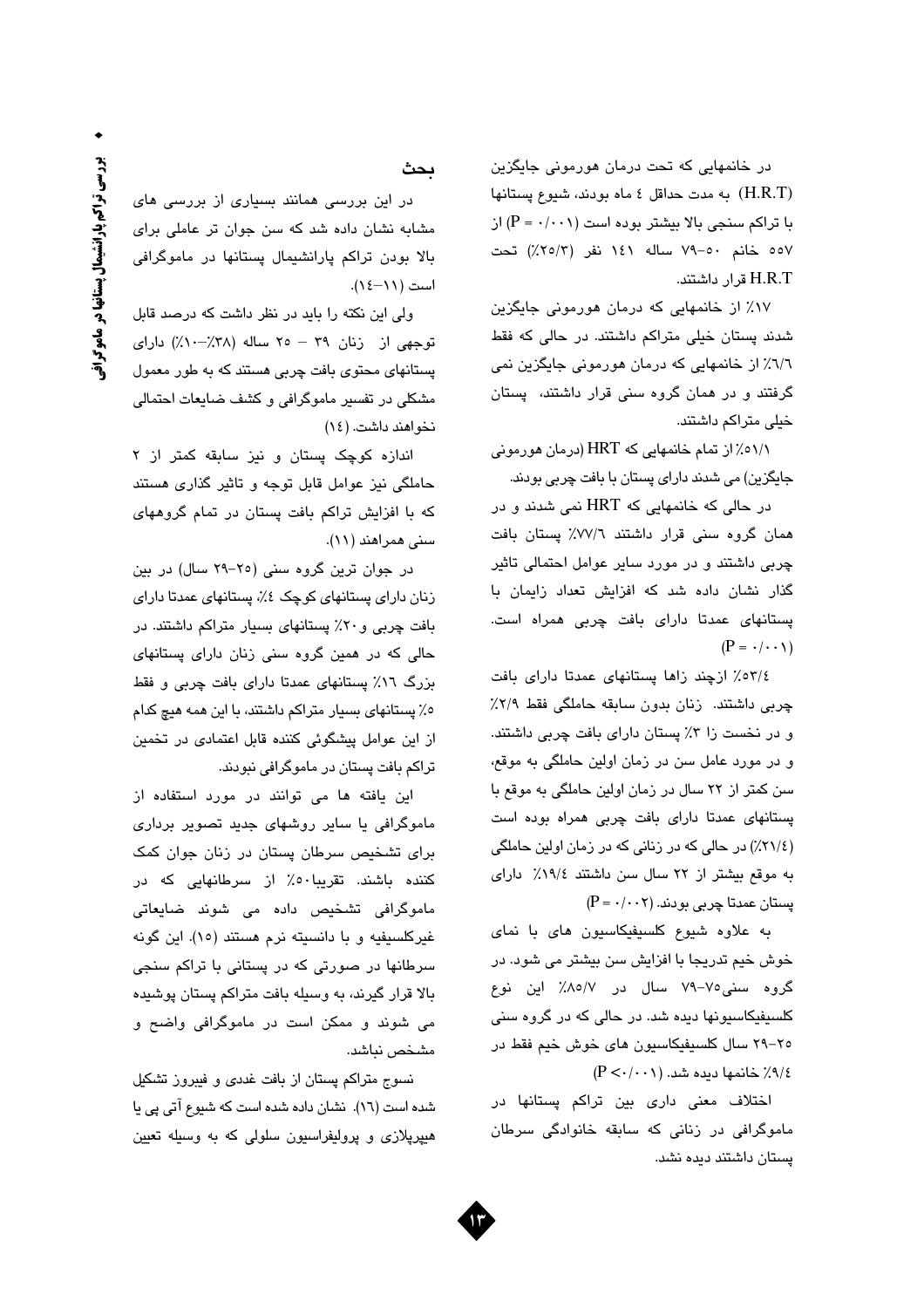درصد DNA در مرحله S اندازه گیری می شود در بافت چربی و در بافت متراکم پستان در نمونه های خارج شده از پستان مشابه است (١٧). حال آنکه در بعضی مطالعات نشان داده شده است که در صورت وجود تراکم بالا در پستانها، خطر سرطان پستان نیز بالاتر خواهد بود که این افزایش خطر را در مطالعات مختلف بین ٦-٢/٨ برابر گزارش نموده اند. (۸۱، ۱۸)

بعضی از محققین پیشنهاد کرده اند که تراکم پستان در ماموگرافی می تواند عامل پیشگوئی کننده مفیدی در تعیین خطر سرطان پستان باشد و برخی نظیر مارجسونیو، بویدوناگوا<sup>\</sup> بر این باورند که تراکم بالای پستانها عامل خطر عمده ای برای ایجاد سرطان يستان مي باشد (١٩–٢٣). تراكم يستانها همچنین می تواند اطلاعاتی را در مورد هورمون های درون زا وبرون زا بدهد، که از هورمونهای برون زا از همه رایچ تر قرصهای ضد بارداری و داروهای هورموني جايگزين مي باشند (١٨).

در مجموع زنان مسن و چاق تراکم پستان كمترى نسبت به زنان جوان و لاغر دارند (١٨). ذكر این نکته نیز حائز اهمیت است که بافت پستان در فازفولیکولر سیکل قاعدگی نسبت به فاز لوتئال تراکم پائین تری دارد، لذا انجام ماموگرافی در فاز فولیکولر از دقت بالاتری برخوردار است (٢٤ – ٢٥).

معاینه فیزیکی و میزان قابل فشرده بودن پستان نیز در موردتراکم پارانشیمال پستانهاعوامل قابل اعتمادی نیستند (٢٦). شمار فزاینده ای از ماموگرافی های منفی کاذب در زنان در دوره قبل از پائسگی در مقایسه با دوره پس از پائسگی گزارش شده است (٦، ۲۷). مثلا در مطالعه BCDDP<sup>۲</sup> مثلا در مطالعه ۱۳ BCDDP پستان در زمان قبل از پائسگی در ماموگرافی کشف نشدند، بلکه در معاینه بالینی مشخص گردیدند و این میزان در زمان پس از پائسگی ۷٪ بوده است. البته شایان ذکر است که در این مطالعه اکثر سرطان های یستان بعنی ۸۷٪ در دوره قبل از پائسگی و ۹۳٪ در

دوره پس از پائسگی به وسیله ماموگرافی کشف شدند (٦). همراهي بين درمان هورموين جايگزين (H.R.T) یس از پائسگی و افزایش تراکم سنجی پستانها در ماموگرافی و نیز کم شدن حساسیت و تاثیر ماموگرافی قبلا به اثبات رسیده است (١٢- ١٨- ٢٨-٣٠). در این مطالعه نیز این بافته تائید گردید.

همراهی بین کاهش تراکم پستانها در ماموگرافی با تعداد زایمان نیز در مطالعه برینسون ٔ و همکاران گزارش شده است، ولی مکانیسم بیولوژیک خاصی برای توجیح این یافته به اثبات نرسیده است (١١). فهم عوامل بیولوژیک مؤثر در ایجاد و پس رفت تراکم پارانشیمال در ماموگرافی ممکن است به ارائه روش های درمانی جهت کاهش تراکم پستانها و لذا آشکار شدن سرطانهایی که احتمال دارد درورای بافت متراکم در ماموگرافی مخفی شوند کمک نماید.

كلسىيفيكاسىيونها*ى* خوش خيم قابل رؤيت در ماموگرافی می تواند باعث نیاز به انجام نماهای اضافی در زمان انجام ماموگرافی اولیه یا پی گیری ماموگرافیک بعدی شوند. دانستن شیوع این کلسیفیکاسیونها در هر سن می تواند در نحوه برخورد صحیح با این یافته شایع و نیز آموزش به زنانی که این کلسیفیکاسیونها در ماموگرافی آنها گزارش می شود مفید واقع گردد. غالبا لازم است كه به زنان مضطرب و نگران توضيح و اطمینان کافی داده شود، که اگر چه برخی از انواع كلسيفيكاسيونها مطرح كننده بدخيمي بوده و نياز به انجام نمونه برداری دارند ولی کلسیفیکاسیونهای خوش خیم غالبا در ماموگرافی زنان با سن مشابه دیده می شوند و شيوع آنها نيز با افزايش سن بيشتر مي شود.

در این بررسی نیز شیوع کلسیفیکاسیونهای خوش خيم از ٩/٤٪ در زنان ٢٥-٢٩ ساله به ٨٥/٧٪ در زنان ۷۵–۷۹ ساله افزایش داشت.

در واقع اگر این کلسیفیکاسیونها به وضوح خوش خیم هستند پیگیری بیشتری لازم نیست ولی اگر مشکوک و نامشخص هستد نمای بزرگ نمایی لازم است.

3- Brisson



<sup>1-</sup> Marchesoni, Boyd, Nagao

<sup>2-</sup> Breast cancer detection and demonstration project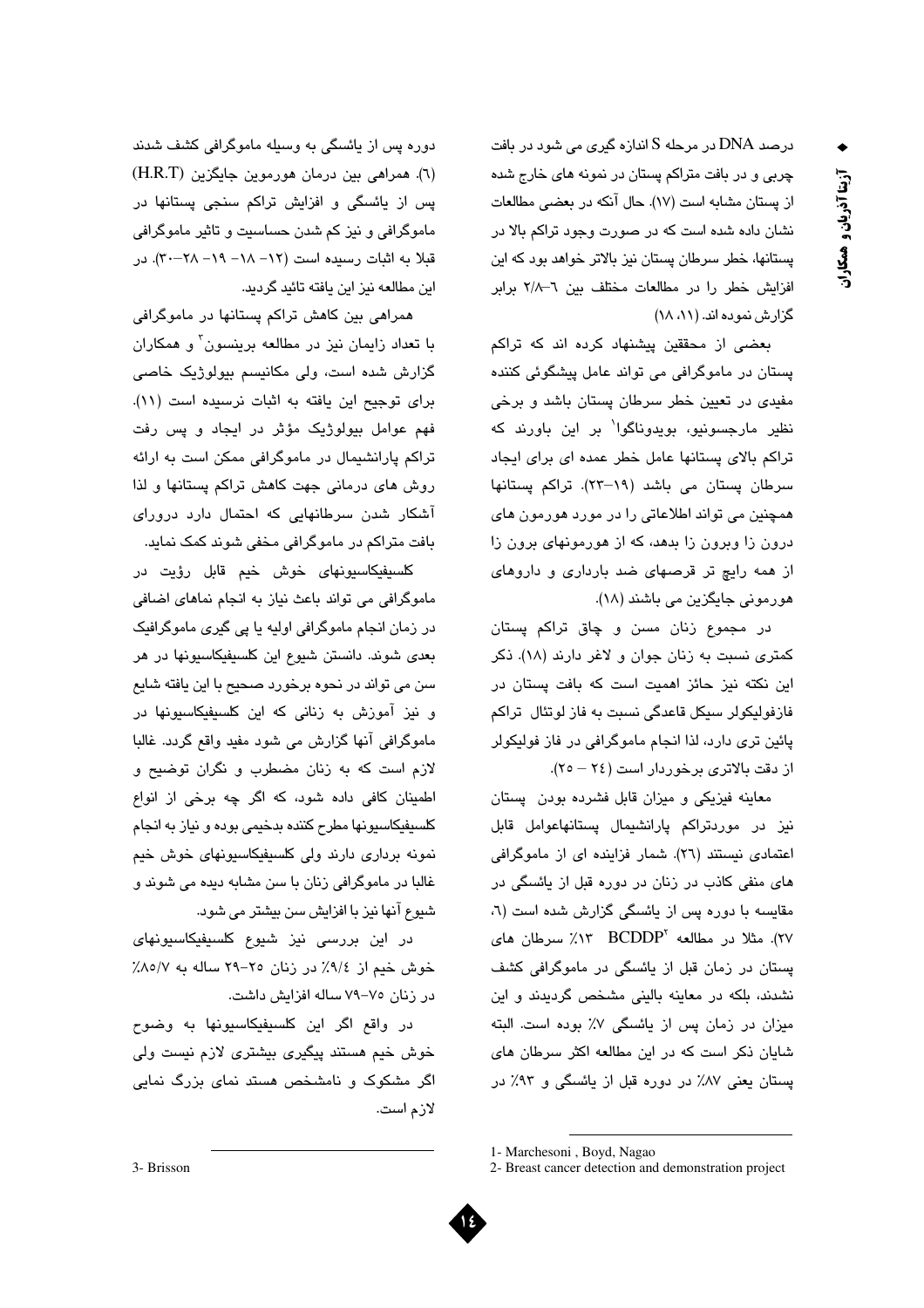# بررسي تراكم يارانشيمال يستانها در ماموكراف

جایگزین به طور معنی داری با افزایش تراکم پارانشیم

یستان در ماموگرافی همراهی داشتند.

### نتىجە گىرى

خلاصه

در این مطالعه، در مجموع سن جوان تر – اندازه کوچکٹر پستان، کمتر از ۲ حاملگی – درمان هورمونی

مقدمه : افزایش تراکم پارانشیمال پستانها امروزه به عنوان عاملی برای ماموگرافی های منفی کاذب شناخته شده است. هدف این مطالعه بررسی عوامل موثر برتراکم پارانشیمال پستانها ۖ وتعیین شیوع و توزیع ماموگرام های متراکم بوده است. روش کار: این مطالعه توصیفی از اول فروردین ۱۳۸۲– اسفند ۱۳۸۲ در زنان مراجعه کننده به بخش رادیولوژی بیمارستان قائم مشهد انجام شده است. ۱۰۰۰ زن که پستان محتوی بافت چربی (مساوی یا کمتر از ٥٠٪ بافت متراکم) بودند و یا پستانهای خیلی متراکم (مساوی یا بیشتر از ٩٠٪ بافت متراکم) داشتند و به منظور تشخیص و یا غربالگری ماموگرفی شده بودند، مورد مطالعه قرار گرفتند در این مطالعه تراکم سنجی پستانها به اندازه پستانها وجود کلسیفیکاسوین های پستانی با نمای خوش خیم در ماموگرافی ها بررسی شد. اطلاعات بالینی و مشخصات فردی شامل سن، تعداد زایمان، سن در زمان اولین حاملگی، درمان جایگزینی هورمونی، سابقه خانوادگی سرطان پستان در پرسشنامه جمع آوری و با استفاده از آمار توصیفی وجداول توزیع فراوانی وآزمونهای آماری کای اسکوئر و اسپیرمن پردازش شد و ارزشP کمتر از ۰/۰۰ معنی دار تلقی گردند. ن**تایج**: تراکم پارانشیمال پستانها در ماموگرافی با سن ارتباط داشت و به طور پیشرونده با افزایش سن از گروه سنی ۲۰-۲۹ سال تا گروه سنی ۷۰-۷۹ سال، کاهش نشان داد (P<0.01) افزایش تراکم پارانشیمال پستانها در زنانی که دارای پستانهای کوچکتر بوده و کمتر از ۲ حاملگی داشتند، یا تحت درمان جايگزيني هورموني قرار گرفتند بودند (P<0.01) بيشتر بود. شيوع كلسيفيكاسيون هاي خوش خیم نیز با ازدیاد سن، افزایش نشان داد. **نتیجه گیری**: این مطالعه تاییدی براثر سن و درمان جایگزینی هورمونی بر روی تراکم سنجی پارانشیمال پستان ها است که مطرح کننده کاهش احتمالی حساسیت ماموگرافی در کشف بدخیمی در زنان جوان و در زنانی است که تحت درمان جایگزینی هورمونی قرار دارند. البته در حدود ۱۰٪ از زنان ۲۵-۳۹ ساله دارای بافت پستان عمدتا حاوی بافت چربی بودند، که به طور معمول اشکالی در تفسیر و کشف ضایعات در ماموگرافی ایجاد نمی نماید. **کلمات کلند**ی: تراکم سنجی پستانها<sup>،</sup> ماموگرافی<sup>،</sup> پارانشیمال، درمان جایگزینی هورمونی

## **References**

- 1. Bird RE, Wallace TW, Yankaskas Bc. Analysis of cancers missed at screening mammography Radiology 1992;  $184(3): 613 - 7$ .
- 2. Holland R, Hendriks JH, Mravunacm M.Mammographically occult breast cancer. A pathologic and radiologic study. Cancer  $1983$ ;  $52(10)$ :  $1810 - 9$ .